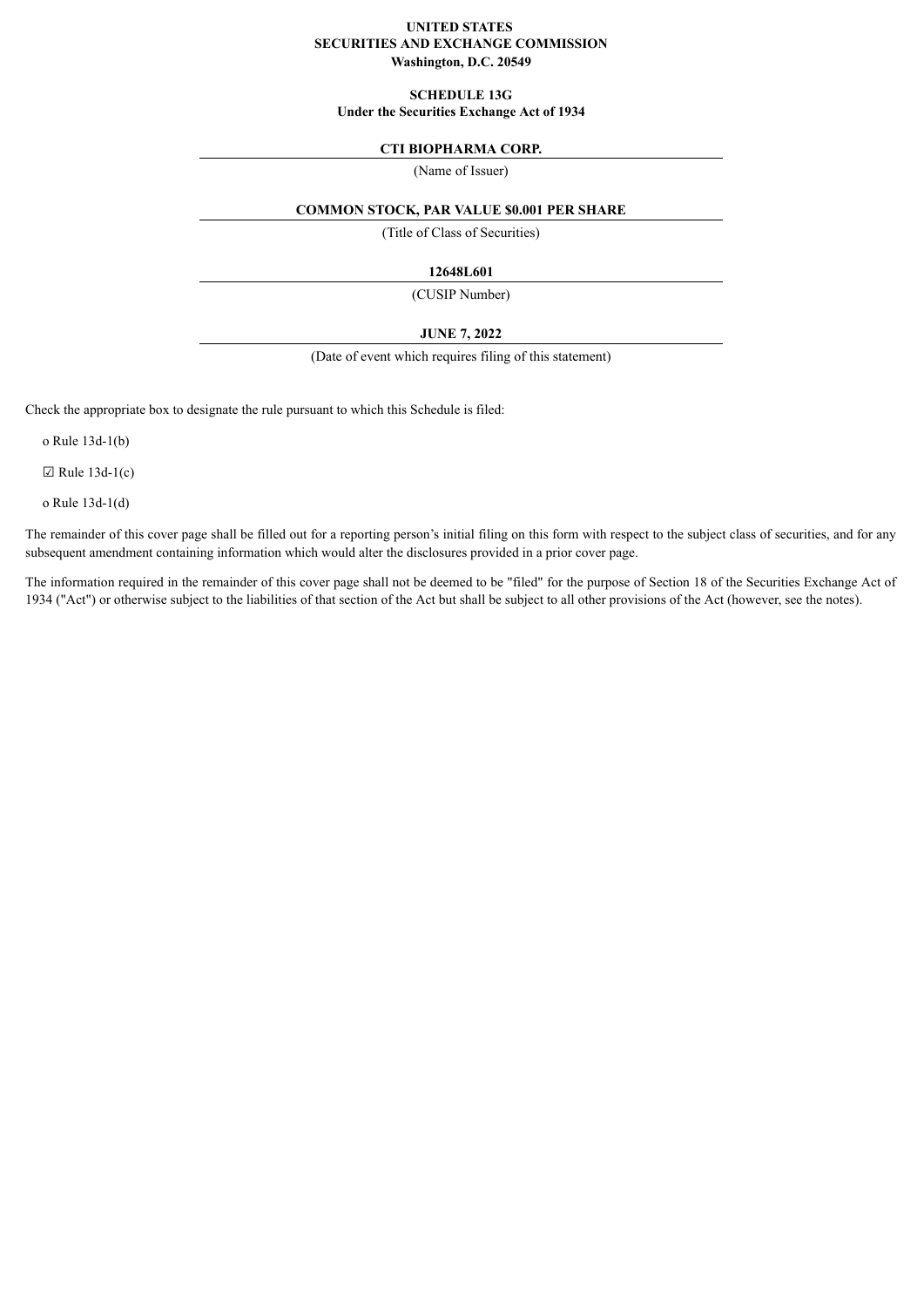| CUSIP No.                                                                 | 12648L601                                                                                                                                                                                                                                                            | <b>SCHEDULE 13G</b>                                                                                                                                                                          | Page<br>$\overline{2}$<br>of<br>10 |  |  |  |  |
|---------------------------------------------------------------------------|----------------------------------------------------------------------------------------------------------------------------------------------------------------------------------------------------------------------------------------------------------------------|----------------------------------------------------------------------------------------------------------------------------------------------------------------------------------------------|------------------------------------|--|--|--|--|
| $\mathbf{1}$<br>$\overline{2}$<br>$\mathbf{3}$<br>$\overline{\mathbf{4}}$ | NAMES OF REPORTING PERSONS<br>Millennium Management LLC<br>$(a)$ o<br>$(b)$ o<br><b>SEC USE ONLY</b><br>CITIZENSHIP OR PLACE OF ORGANIZATION                                                                                                                         | CHECK THE APPROPRIATE BOX IF A MEMBER OF A GROUP                                                                                                                                             |                                    |  |  |  |  |
|                                                                           | Delaware<br><b>NUMBER OF</b><br><b>SHARES</b><br><b>BENEFICIALLY</b><br><b>OWNED BY</b><br><b>EACH</b><br><b>REPORTING</b><br>PERSON WITH                                                                                                                            | <b>SOLE VOTING POWER</b><br>5<br>$-0-$<br><b>SHARED VOTING POWER</b><br>6<br>5,942,285<br><b>SOLE DISPOSITIVE POWER</b><br>7<br>$-()$ -<br><b>SHARED DISPOSITIVE POWER</b><br>8<br>5,942,285 |                                    |  |  |  |  |
| 9<br>10<br>11<br>12                                                       | AGGREGATE AMOUNT BENEFICIALLY OWNED BY EACH REPORTING PERSON<br>5,942,285<br>CHECK BOX IF THE AGGREGATE AMOUNT IN ROW (9) EXCLUDES CERTAIN SHARES<br>$\mathbf{O}$<br>PERCENT OF CLASS REPRESENTED BY AMOUNT IN ROW (9)<br>5.5%<br>TYPE OF REPORTING PERSON<br>$00\,$ |                                                                                                                                                                                              |                                    |  |  |  |  |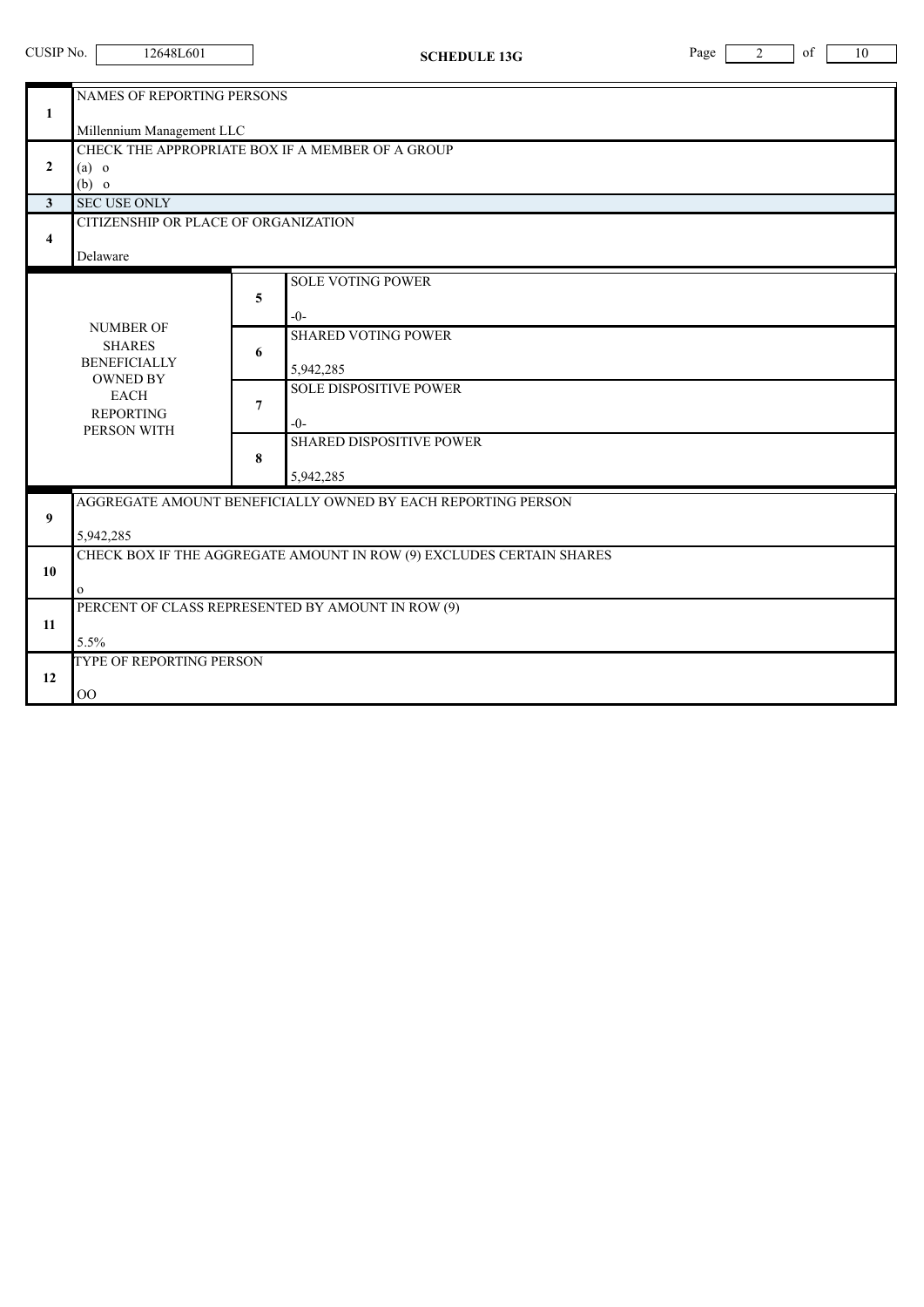| CUSIP No.                                                                 | 12648L601                                                                                                                                                 | <b>SCHEDULE 13G</b>                                                                                                                                                                          | Page | 3 | of | 10 |  |
|---------------------------------------------------------------------------|-----------------------------------------------------------------------------------------------------------------------------------------------------------|----------------------------------------------------------------------------------------------------------------------------------------------------------------------------------------------|------|---|----|----|--|
| $\mathbf{1}$<br>$\overline{2}$<br>$\mathbf{3}$<br>$\overline{\mathbf{4}}$ | <b>NAMES OF REPORTING PERSONS</b><br>Millennium Group Management LLC<br>$(a)$ o<br>$(b)$ o<br><b>SEC USE ONLY</b><br>CITIZENSHIP OR PLACE OF ORGANIZATION | CHECK THE APPROPRIATE BOX IF A MEMBER OF A GROUP                                                                                                                                             |      |   |    |    |  |
|                                                                           | Delaware<br><b>NUMBER OF</b><br><b>SHARES</b><br><b>BENEFICIALLY</b><br><b>OWNED BY</b><br><b>EACH</b><br><b>REPORTING</b><br>PERSON WITH                 | <b>SOLE VOTING POWER</b><br>5<br>$-0-$<br><b>SHARED VOTING POWER</b><br>6<br>5,942,285<br><b>SOLE DISPOSITIVE POWER</b><br>7<br>$-()$ -<br><b>SHARED DISPOSITIVE POWER</b><br>8<br>5,942,285 |      |   |    |    |  |
| 9<br>10                                                                   | AGGREGATE AMOUNT BENEFICIALLY OWNED BY EACH REPORTING PERSON<br>5,942,285<br>CHECK BOX IF THE AGGREGATE AMOUNT IN ROW (9) EXCLUDES CERTAIN SHARES         |                                                                                                                                                                                              |      |   |    |    |  |
| 11                                                                        | $\mathbf{O}$<br>PERCENT OF CLASS REPRESENTED BY AMOUNT IN ROW (9)<br>5.5%                                                                                 |                                                                                                                                                                                              |      |   |    |    |  |
| 12                                                                        | TYPE OF REPORTING PERSON<br>00                                                                                                                            |                                                                                                                                                                                              |      |   |    |    |  |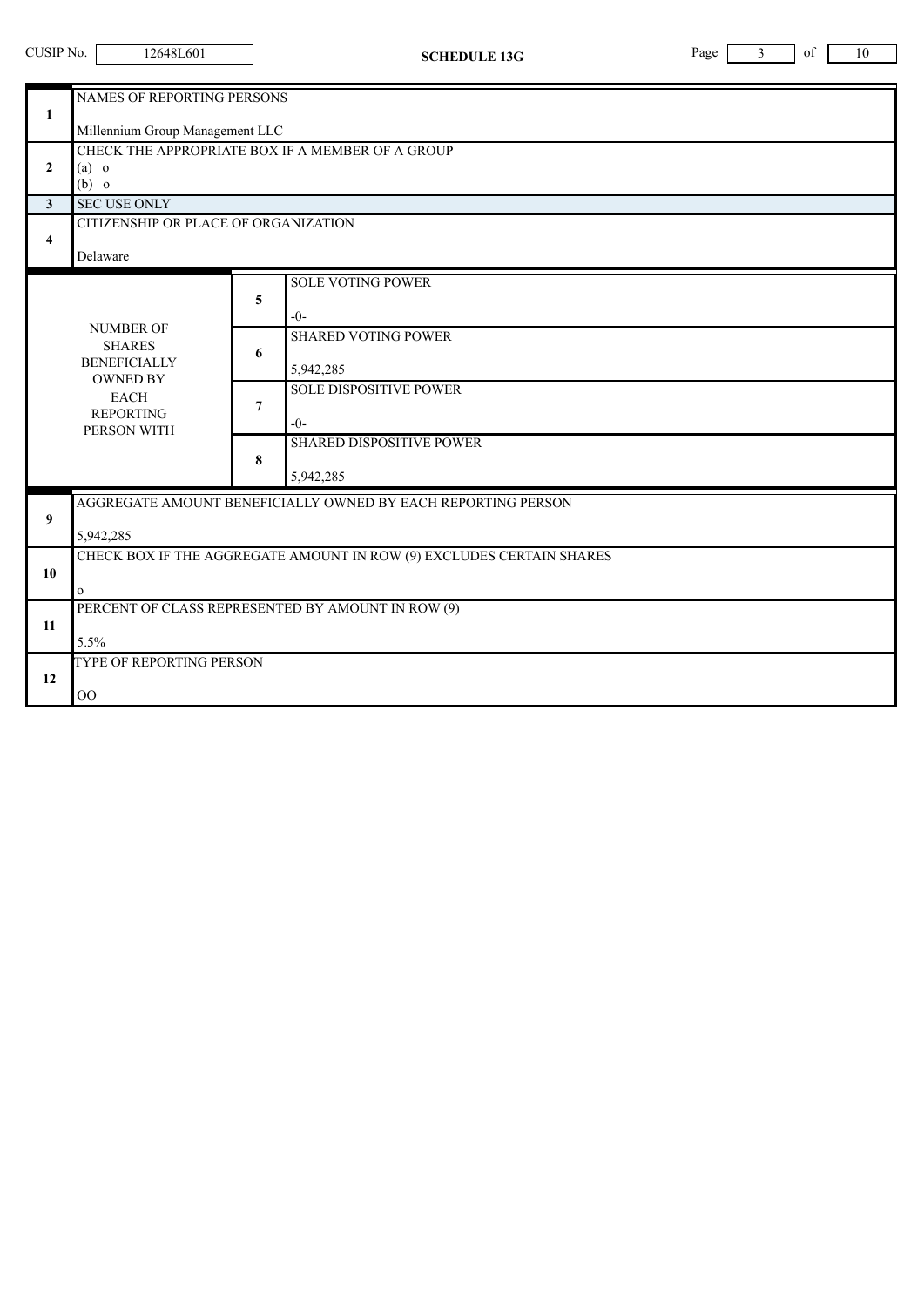ī

|                         | NAMES OF REPORTING PERSONS                                           |   |                                                              |  |  |  |
|-------------------------|----------------------------------------------------------------------|---|--------------------------------------------------------------|--|--|--|
| 1                       |                                                                      |   |                                                              |  |  |  |
|                         | Israel A. Englander                                                  |   |                                                              |  |  |  |
| $\mathbf{2}$            | CHECK THE APPROPRIATE BOX IF A MEMBER OF A GROUP                     |   |                                                              |  |  |  |
|                         | $(a)$ o<br>$(b)$ o                                                   |   |                                                              |  |  |  |
| $\mathbf{3}$            | <b>SEC USE ONLY</b>                                                  |   |                                                              |  |  |  |
|                         | CITIZENSHIP OR PLACE OF ORGANIZATION                                 |   |                                                              |  |  |  |
| $\overline{\mathbf{4}}$ |                                                                      |   |                                                              |  |  |  |
|                         | <b>United States</b>                                                 |   |                                                              |  |  |  |
|                         |                                                                      |   | <b>SOLE VOTING POWER</b>                                     |  |  |  |
|                         |                                                                      | 5 |                                                              |  |  |  |
|                         |                                                                      |   | $-0-$                                                        |  |  |  |
|                         | <b>NUMBER OF</b><br><b>SHARES</b>                                    | 6 | <b>SHARED VOTING POWER</b>                                   |  |  |  |
|                         | <b>BENEFICIALLY</b><br><b>OWNED BY</b>                               |   |                                                              |  |  |  |
|                         |                                                                      |   | 5,942,285                                                    |  |  |  |
|                         | <b>EACH</b>                                                          | 7 | <b>SOLE DISPOSITIVE POWER</b>                                |  |  |  |
|                         | <b>REPORTING</b>                                                     |   | $-0-$                                                        |  |  |  |
|                         | PERSON WITH                                                          | 8 | <b>SHARED DISPOSITIVE POWER</b>                              |  |  |  |
|                         |                                                                      |   |                                                              |  |  |  |
|                         |                                                                      |   | 5,942,285                                                    |  |  |  |
|                         |                                                                      |   | AGGREGATE AMOUNT BENEFICIALLY OWNED BY EACH REPORTING PERSON |  |  |  |
| 9                       |                                                                      |   |                                                              |  |  |  |
|                         | 5,942,285                                                            |   |                                                              |  |  |  |
|                         | CHECK BOX IF THE AGGREGATE AMOUNT IN ROW (9) EXCLUDES CERTAIN SHARES |   |                                                              |  |  |  |
| 10                      |                                                                      |   |                                                              |  |  |  |
|                         | 0                                                                    |   |                                                              |  |  |  |
| 11                      | PERCENT OF CLASS REPRESENTED BY AMOUNT IN ROW (9)                    |   |                                                              |  |  |  |
|                         | 5.5%                                                                 |   |                                                              |  |  |  |
|                         | TYPE OF REPORTING PERSON                                             |   |                                                              |  |  |  |
| 12                      |                                                                      |   |                                                              |  |  |  |
|                         | IN                                                                   |   |                                                              |  |  |  |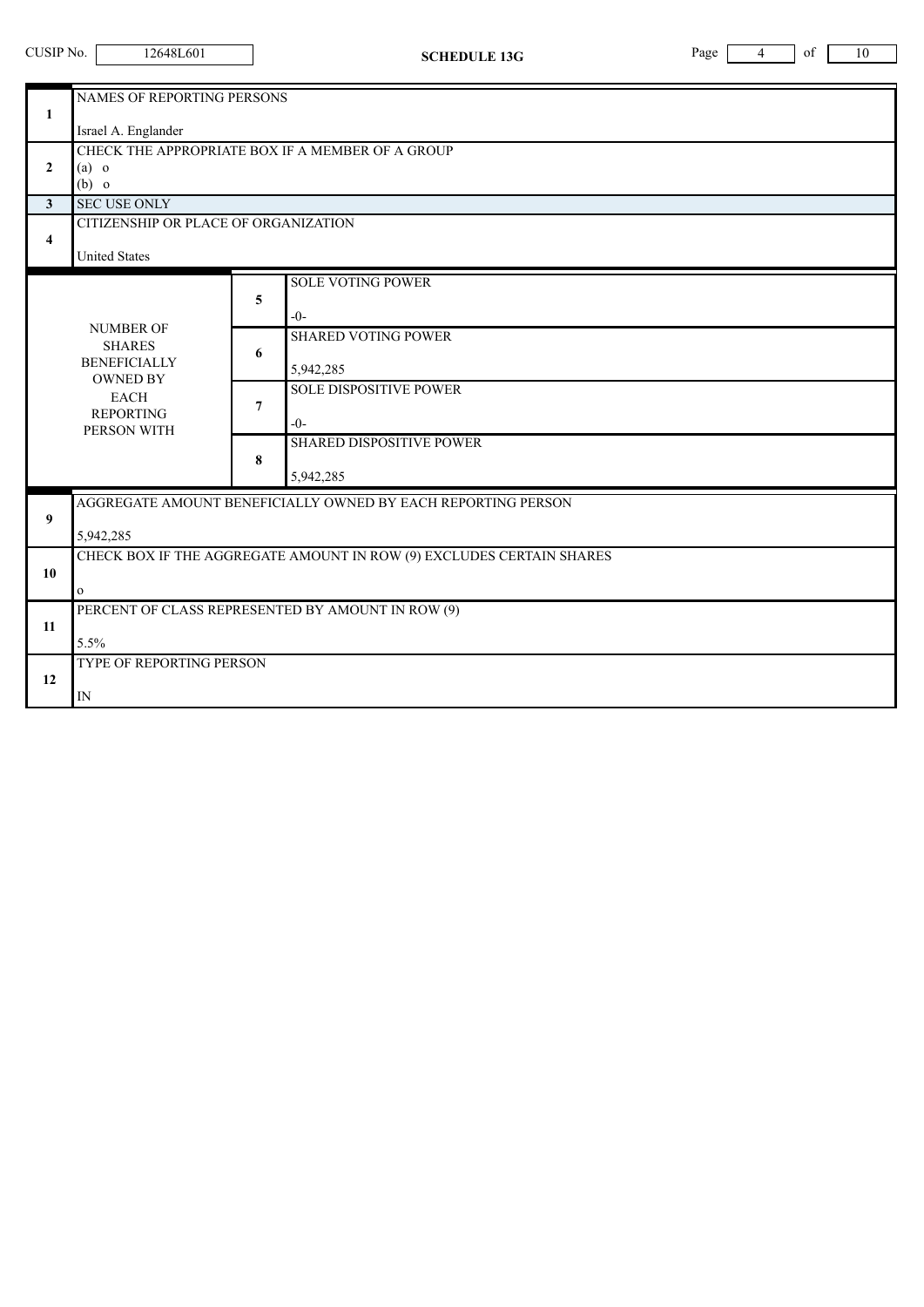| CUSIP No. |              | 12648L601<br><b>SCHEDULE 13G</b>                                                                                       | Page | 5 | of | 10 |
|-----------|--------------|------------------------------------------------------------------------------------------------------------------------|------|---|----|----|
| Item 1.   |              |                                                                                                                        |      |   |    |    |
|           | (a)          | Name of Issuer:                                                                                                        |      |   |    |    |
|           |              | CTI BioPharma Corp.                                                                                                    |      |   |    |    |
|           | (b)          | Address of Issuer's Principal Executive Offices:                                                                       |      |   |    |    |
|           |              | 3101 Western Avenue, Suite 800<br>Seattle, Washington 98121                                                            |      |   |    |    |
| Item 2.   | (a)          | Name of Person Filing:                                                                                                 |      |   |    |    |
|           | (b)<br>(c)   | Address of Principal Business Office:<br>Citizenship:                                                                  |      |   |    |    |
|           |              | Millennium Management LLC<br>399 Park Avenue<br>New York, New York 10022                                               |      |   |    |    |
|           |              | Citizenship: Delaware                                                                                                  |      |   |    |    |
|           |              | Millennium Group Management LLC<br>399 Park Avenue                                                                     |      |   |    |    |
|           |              | New York, New York 10022<br>Citizenship: Delaware                                                                      |      |   |    |    |
|           |              | Israel A. Englander                                                                                                    |      |   |    |    |
|           |              | c/o Millennium Management LLC<br>399 Park Avenue                                                                       |      |   |    |    |
|           |              | New York, New York 10022<br>Citizenship: United States                                                                 |      |   |    |    |
|           | (d)          | Title of Class of Securities:                                                                                          |      |   |    |    |
|           |              | common stock, par value \$0.001 per share ("Common Stock")                                                             |      |   |    |    |
|           | (e)          | <b>CUSIP Number:</b>                                                                                                   |      |   |    |    |
|           |              | 12648L601                                                                                                              |      |   |    |    |
|           |              | Item 3. If this statement is filed pursuant to Rule $13d-1(b)$ , or $13d-2(b)$ , check whether the person filing is a: |      |   |    |    |
| (a)       | $\mathbf{o}$ | Broker or dealer registered under section 15 of the Act (15 U.S.C. 780);                                               |      |   |    |    |

- (b) o Bank as defined in section  $3(a)(6)$  of the Act (15 U.S.C. 78c);
- (c) o Insurance company as defined in section  $3(a)(19)$  of the Act (15 U.S.C. 78c);
- (d) o Investment company registered under section 8 of the Investment Company Act of 1940 (15 U.S.C. 80a-8);
- (e) o An investment adviser in accordance with  $\S 240.13d-1(b)(1)(ii)(E)$ ;
- (f) o An employee benefit plan or endowment fund in accordance with  $\S 240.13d-1(b)(1)(ii)(F)$ ;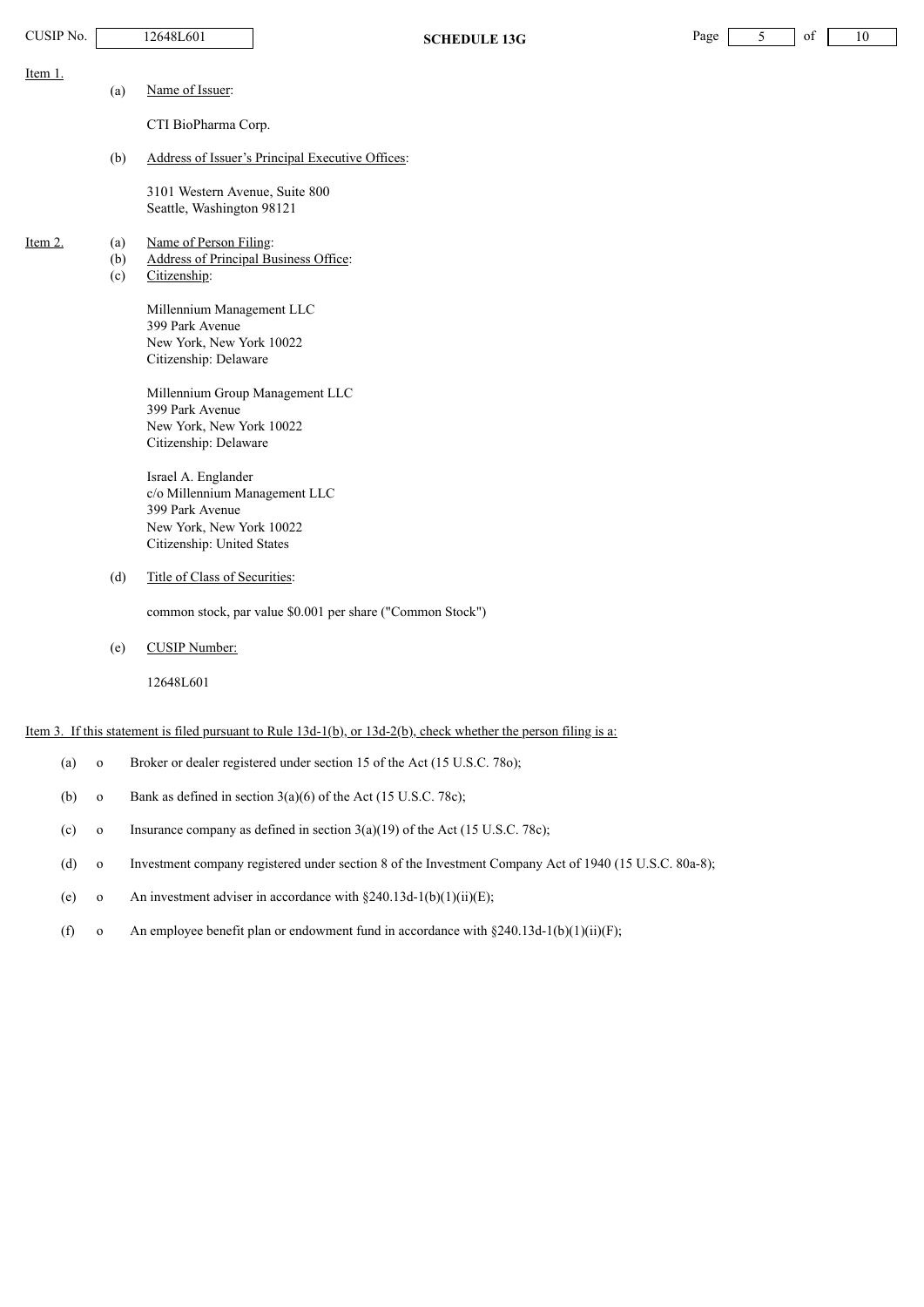**CUSIP No.** 12648L601 **SCHEDULE 13G** Page 6 of 10

(g) o A parent holding company or control person in accordance with  $\S 240.13d-1(b)(1)(ii)(G);$ 

(h) o A savings association as defined in Section 3(b) of the Federal Deposit Insurance Act (12 U.S.C. 1813);

- (i) o A church plan that is excluded from the definition of an investment company under section  $3(c)(14)$  of the Investment Company Act of 1940 (15 U.S.C. 80a-3);
- (j) o Group, in accordance with  $§240.13d-1(b)(1)(ii)(J)$ .

# Item 4. Ownership

Provide the following information regarding the aggregate number and percentage of the class of securities of the issuer identified in Item 1.

# (a) Amount Beneficially Owned:

See response to Item 9 on each cover page.

#### (b) Percent of Class:

See response to Item 11 on each cover page.

# (c) Number of shares as to which such person has:

(i) Sole power to vote or to direct the vote

See response to Item 5 on each cover page.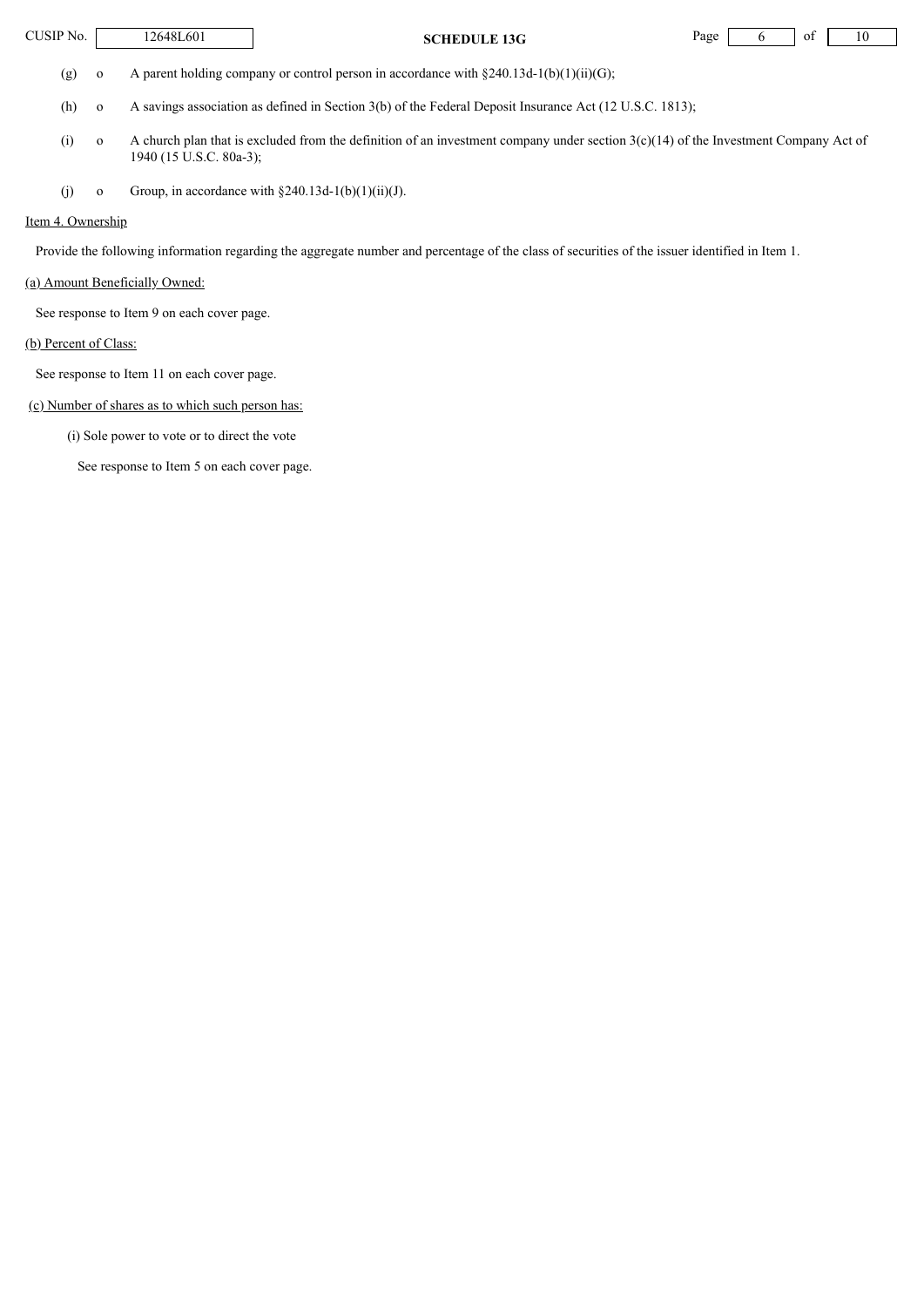CUSIP No. | 12648L601 | **SCHEDULE 13G** Page 7 of 10

(ii) Shared power to vote or to direct the vote

See response to Item 6 on each cover page.

(iii) Sole power to dispose or to direct the disposition of

See response to Item 7 on each cover page.

(iv) Shared power to dispose or to direct the disposition of

See response to Item 8 on each cover page.

The securities disclosed herein as potentially beneficially owned by Millennium Management LLC, Millennium Group Management LLC and Mr. Englander are held by entities subject to voting control and investment discretion by Millennium Management LLC and/or other investment managers that may be controlled by Millennium Group Management LLC (the managing member of Millennium Management LLC) and Mr. Englander (the sole voting trustee of the managing member of Millennium Group Management LLC). The foregoing should not be construed in and of itself as an admission by Millennium Management LLC, Millennium Group Management LLC or Mr. Englander as to beneficial ownership of the securities held by such entities.

# Item 5. Ownership of Five Percent or Less of a Class

If this statement is being filed to report the fact that as of the date hereof the reporting person has ceased to be the beneficial owner of more than five percent of the class of securities, check the following o.

# Item 6. Ownership of More than Five Percent on Behalf of Another Person.

Not applicable.

Item 7. Identification and Classification of the Subsidiary Which Acquired the Security Being Reported on By the Parent Holding Company.

Not applicable.

Item 8. Identification and Classification of Members of the Group

See Exhibit I.

# Item 9. Notice of Dissolution of Group

Not applicable.

# Item 10. Certification

By signing below each of the undersigned certifies that, to the best of its knowledge and belief, the securities referred to above were not acquired and are not held for the purpose of or with the effect of changing or influencing the control of the issuer of the securities and were not acquired and are not held in connection with or as a participant in any transaction having that purpose or effect.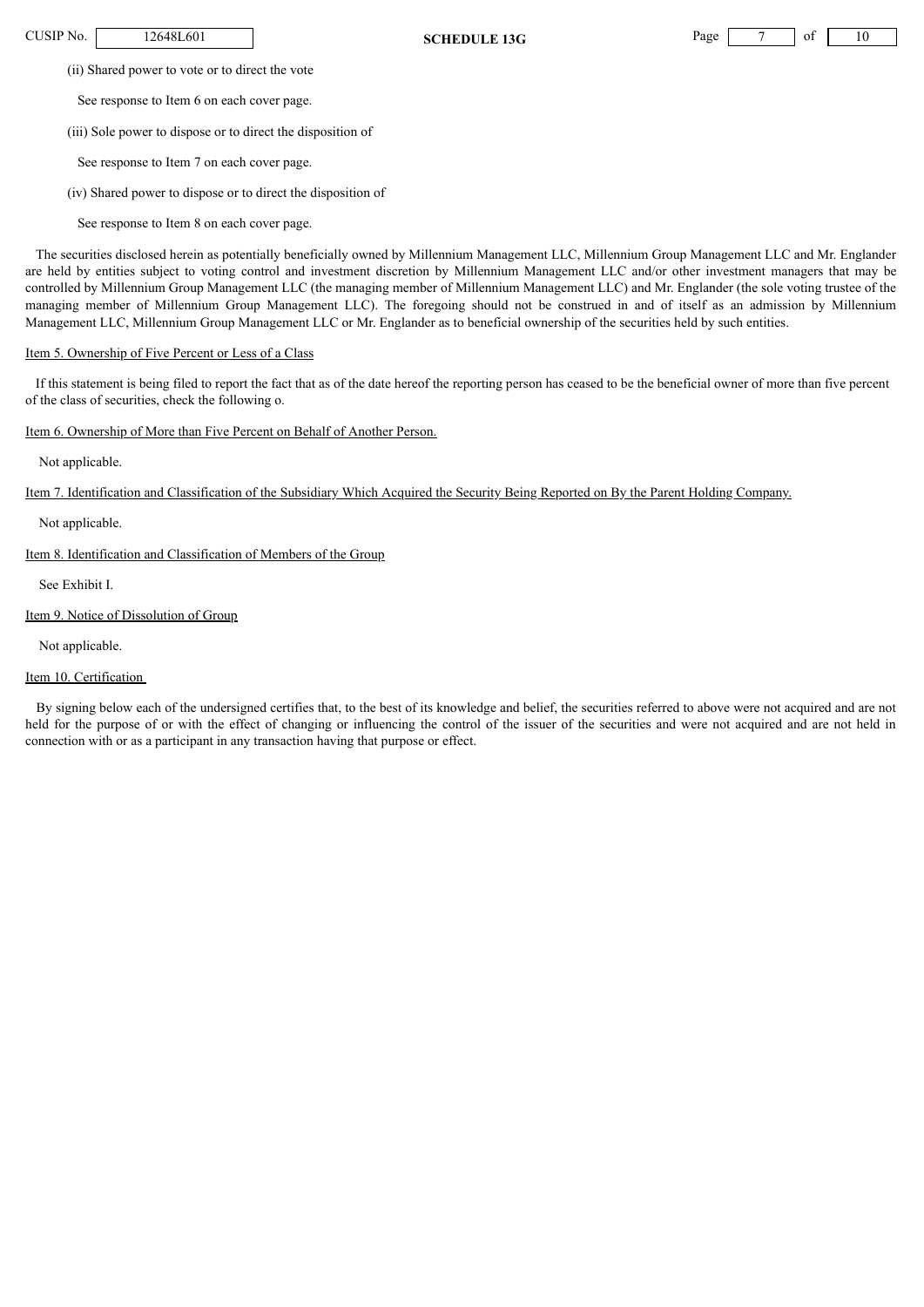**CUSIP No.** 12648L601 **SCHEDULE 13G** Page 8 of 10

Exhibits:

Exhibit I: Joint Filing Agreement, dated as of June 10, 2022, by and among Millennium Management LLC, Millennium Group Management LLC and Israel A. Englander.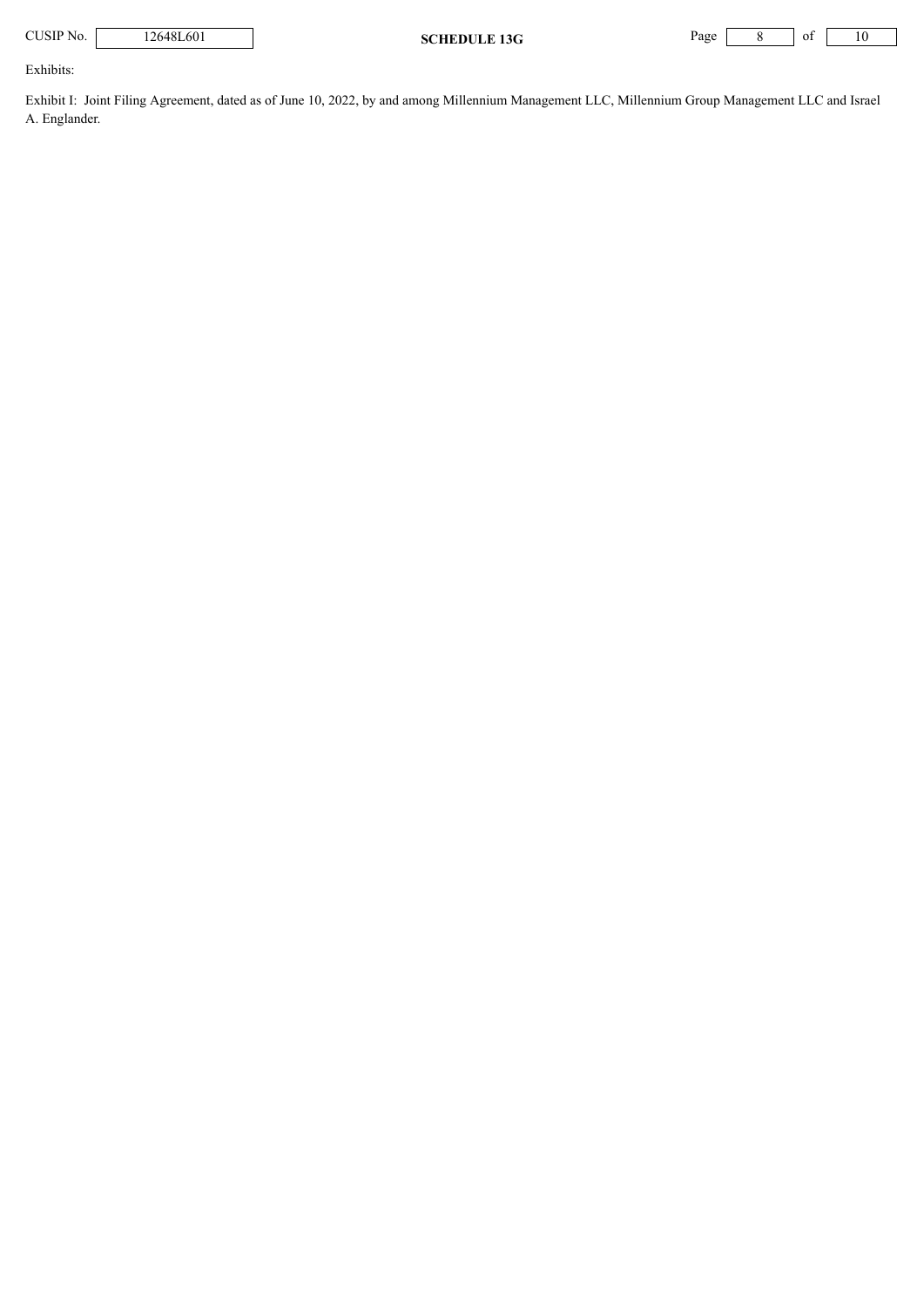

### **SIGNATURE**

After reasonable inquiry and to the best of its knowledge and belief, each of the undersigned certifies that the information with respect to it set forth in this statement is true, complete, and correct.

Dated: June 10, 2022

#### MILLENNIUM MANAGEMENT LLC

By: /s/Gil Raviv Name: Gil Raviv Title: Global General Counsel

#### MILLENNIUM GROUP MANAGEMENT LLC

By: /s/Gil Raviv Name: Gil Raviv Title: Global General Counsel

/s/ Israel A. Englander Israel A. Englander